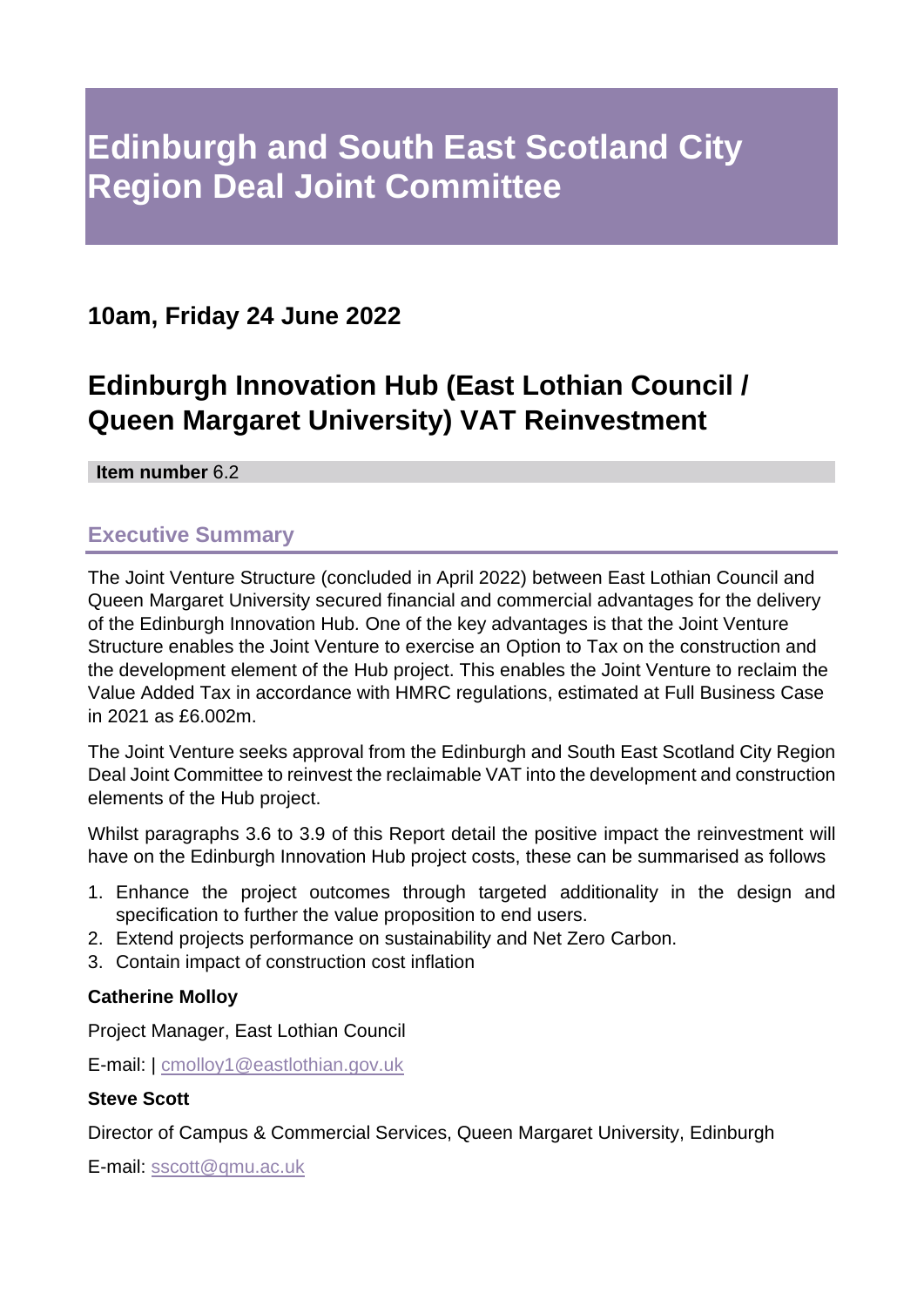# **Report**

# **Edinburgh Innovation Hub (East Lothian Council / Queen Margaret University) VAT Reinvestment**

#### **1. Recommendations**

- 1.1 To note that the Joint Venture Structure ("JV") between East Lothian Council (ELC) and Queen Margaret University (QMU) enables the JV to exercise an Option to Tax on the construction and the development element of the Edinburgh Innovation Hub ("Hub") project which enables the JV to reclaim the Value Added Tax ("VAT") in accordance with HMRC regulations.
- 1.1 To note that the JV is currently exercising the Option to Tax in accordance with the HMRC regulations which will offer the ability for the JV to reclaim the VAT monies on the Hub project costs.
- 1.2 To note the proposed schedule of investment and returns at paragraphs 3.6 to 3.9 which include enhancing the Hub project outcomes through targeted additionality in the design and specification to enhance the value proposition that improves the experience for the end user.
- 1.3 To approve the reinvestment of the reclaimed VAT monies into the Hub Project costs, previously identified as £6.002 million in 2021.

## **2. Background**

- 2.1 On 4 June 2021, the Edinburgh and South East Scotland City Region Deal Joint Committee approved the Full Business Case ("FBC") submitted by ELC and QMU. The FBC sought approval to secure funding for, and enact, the development and delivery by ELC and QMU of the Hub. The Hub is adjacent to the QMU campus at Craighall on land owned by ELC.
- 2.2 The FBC demonstrated that the Hub will be a bespoke and highly targeted infrastructure and property offer, together with the specialist services required to capture, support and grow companies working in fast-moving innovation-led sectors. It will comprise a serviced multi-occupied laboratory and office building. The design concept for the Hub is for a facility that anticipates success and the need for subsequent 'grow-on' expansion. A number of 'innovation hub' facilities in the UK have not exploited their full potential because success and the concomitant need for contiguous expansion was not anticipated. To deliver expansion capability, a twophase approach to the development of the Hub building has been adopted. The development of the Hub will unlock a significant opportunity for the JV to develop ELC's landholdings adjacent to the campus into the Edinburgh Innovation Park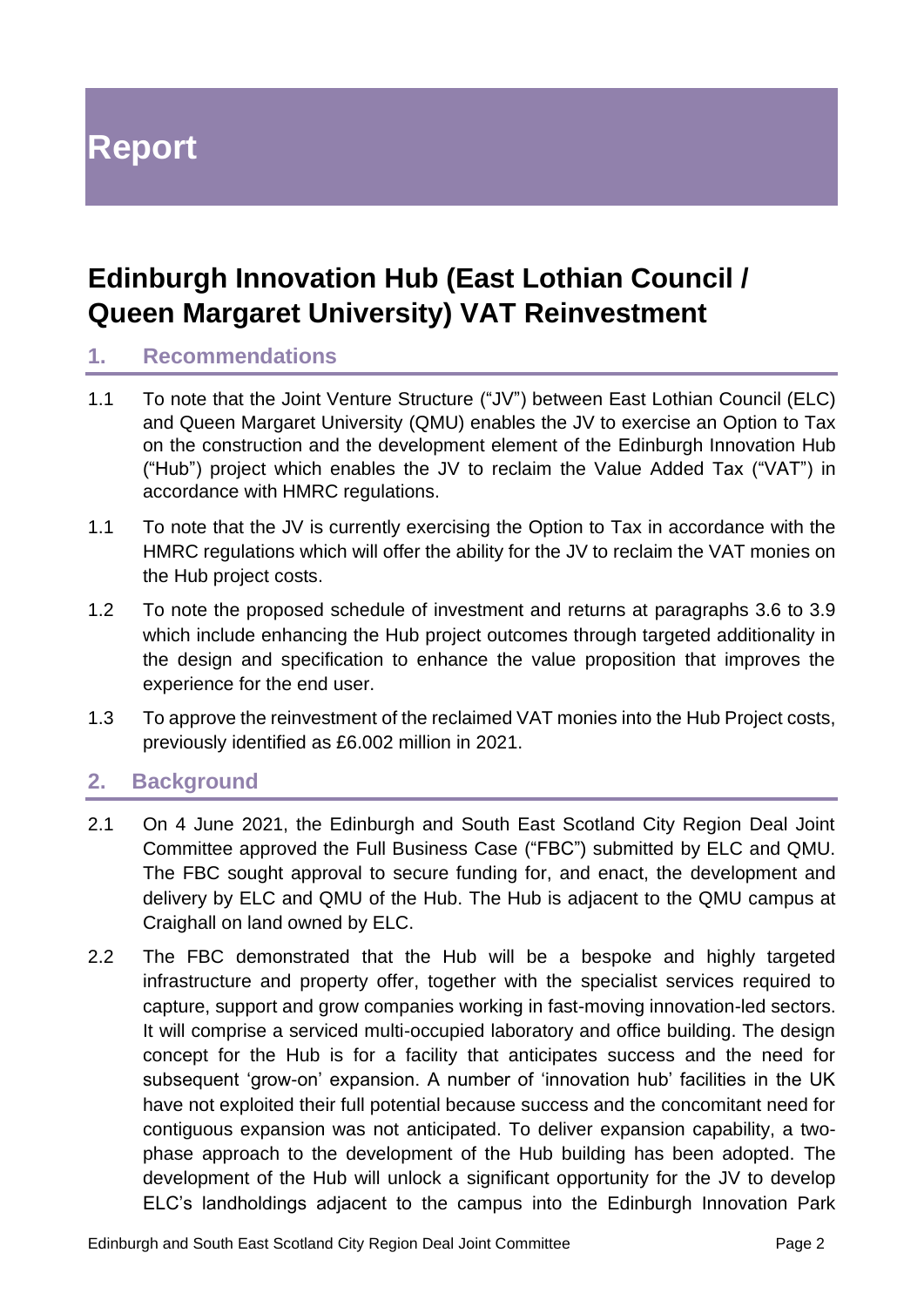("EIP"). The EIP would be a science and technology park, aligned with the University and the Hub that will support the growth of high value added and innovative businesses including those in food & drink related sectors that would directly mature in and benefit from the activities of the Hub. The wider development also includes infrastructure improvements, being the delivery of a grade separated junction, 1500 new homes (including affordable homes) a new primary school and community centre. A Segregated Active Travel Corridor will also improve connectivity and accessibility throughout the development,

2.3 The FBC noted at paragraph 3.3.1 that

*"it is the intention of the parties to establish a formal joint venture company…. to take forward the development, management and operation of the hub and any future EIP. The principal reasons for adopting this approach are:*

- *It offers a single point of interface (landlord) for tenants of the hub and future EIP while providing confidence that both QMU and ELC stand behind and are committed to the obligations and service being offered to tenants;*
- *An arms-length vehicle enables more nimble day-to-day management and governance structures to be put in place to respond to the rapidly evolving needs of the SME and innovation sector while retaining appropriate strategic control and influence for the partners;*
- *Over time, the JV vehicle may offer a desirable route to leverage in third party commercial investment on a structured basis;*
- *It provides appropriate financial and commercial incentives for both parties to invest in the success of the hub and EIP via their respective academic and land assets;*
- *It offers flexibility in recruitment of appropriate management and leadership resource to grow the offer and its standing in its key target markets over time; and*
- *A review of case study evidence suggests this is the most common formula for similar successful projects elsewhere in the UK and further afield with established advantages.*
- 2.4 The FBC also noted at para 4.3.1 that all VAT is recoverable (subject to confirmation from tax advisors).
- 2.5 The tax advice was that, on adopting a specific JV structure, (detailed in Appendix 1), the JV could exercise an Option to Tax on the construction and the development element of the Hub project which enabled the JV to reclaim the VAT. On that basis and for other financial and commercial advantages (as captured in the FBC), the JV structure and supporting legal documents were concluded in April 2022.

#### **3. Main report**

3.1 The delivery of the Hub remains on programme, becoming operational in summer 2025. Recent milestones achieved include (1) the appointment of the design team and (2) advancing critical documents to support the commercial success of the Hub. These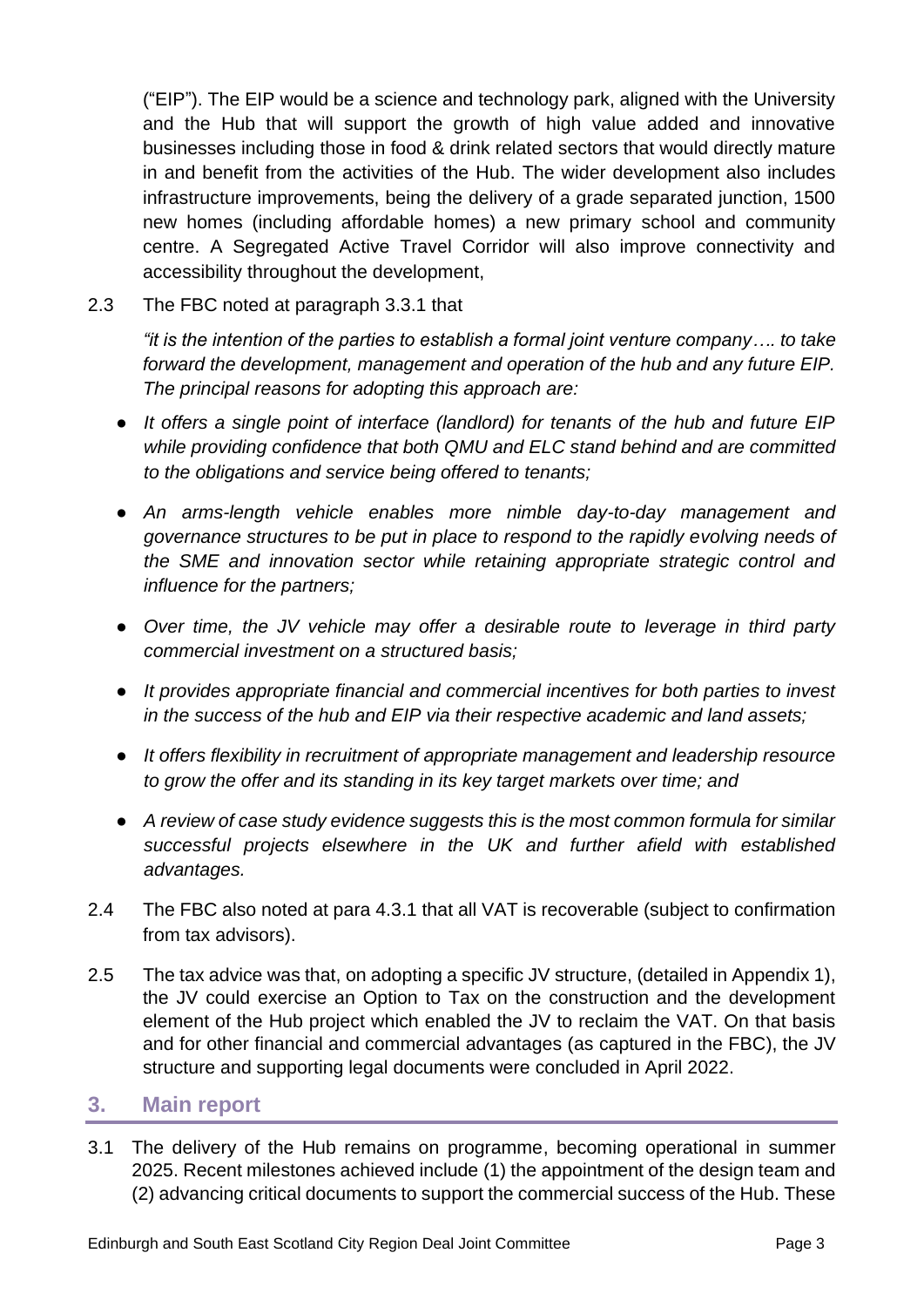include the Operational Business Plan, the Marketing Strategy and EIP development options.

- 3.2 The timing of the appointment of the design team is critical in terms of the interface with the VAT position. There is a time sensitivity as the design brief has been provided to the design team who will commence the design process, scheduled for completion in November 2022. Approval of the reinvestment of the reclaimed VAT would allow the additionality (as detailed in paragraphs 3.6 to 3.9 below) to be designed in at the outset. Furthermore, it will avoid abortive design work or late stage design changes that would risk programme delay and cost increases.
- 3.3 To enable the recovery of the VAT the JV have submitted to HMRC:-
	- An application to register Edinburgh Innovation Park Hub Operating Company for VAT;
	- An application to register Edinburgh Innovation Park Hub Development Company for VAT; and
	- Supporting tax forms being:
		- $\circ$  The 1614A form
		- $\circ$  The VAT5L form.
- 3.4 Once HMRC have allocated the VAT number to the two companies within the JV structure (Hub Devco and HubOpco) than the JV is in a position to start to reclaim the VAT.
- 3.5 The JV recognise that any additionality must offer an enhancement of the Hub that benefits the end user. Paragraphs 3.6 to 3.9 below provide more detail on proposals that would all contribute to an enhancement of the Hub for the benefit of the end user.

#### 3.6 **Design & Specification enhancement**

Improved functionality, infrastructure and flexibility focussed on end user experience.

- Provision of office furniture in some office and write up areas.
- Extended fitting out in the Hub Café.
- Vibration improved (lower) level of vibration performance than previously briefed .
- IT Managed service quality and functionality enhancements including possibility of an improved resilient connection.
- Extended access control to individual suites. The current design brief limits access control to floors and wings with individual suites requiring a key. If access control were extended to all suites then this would provide a functional enhancement for tenant companies.
- Improved ventilation in the freezer farm to mechanical instead of a naturally ventilated solution.
- Provide some demised gas bottle stores with gas lines and manifolds to increase functionality for incoming tenant companies.
- It is proposed that 17.5% of the VAT amount (4% of the project costs) is set aside against this element of the project.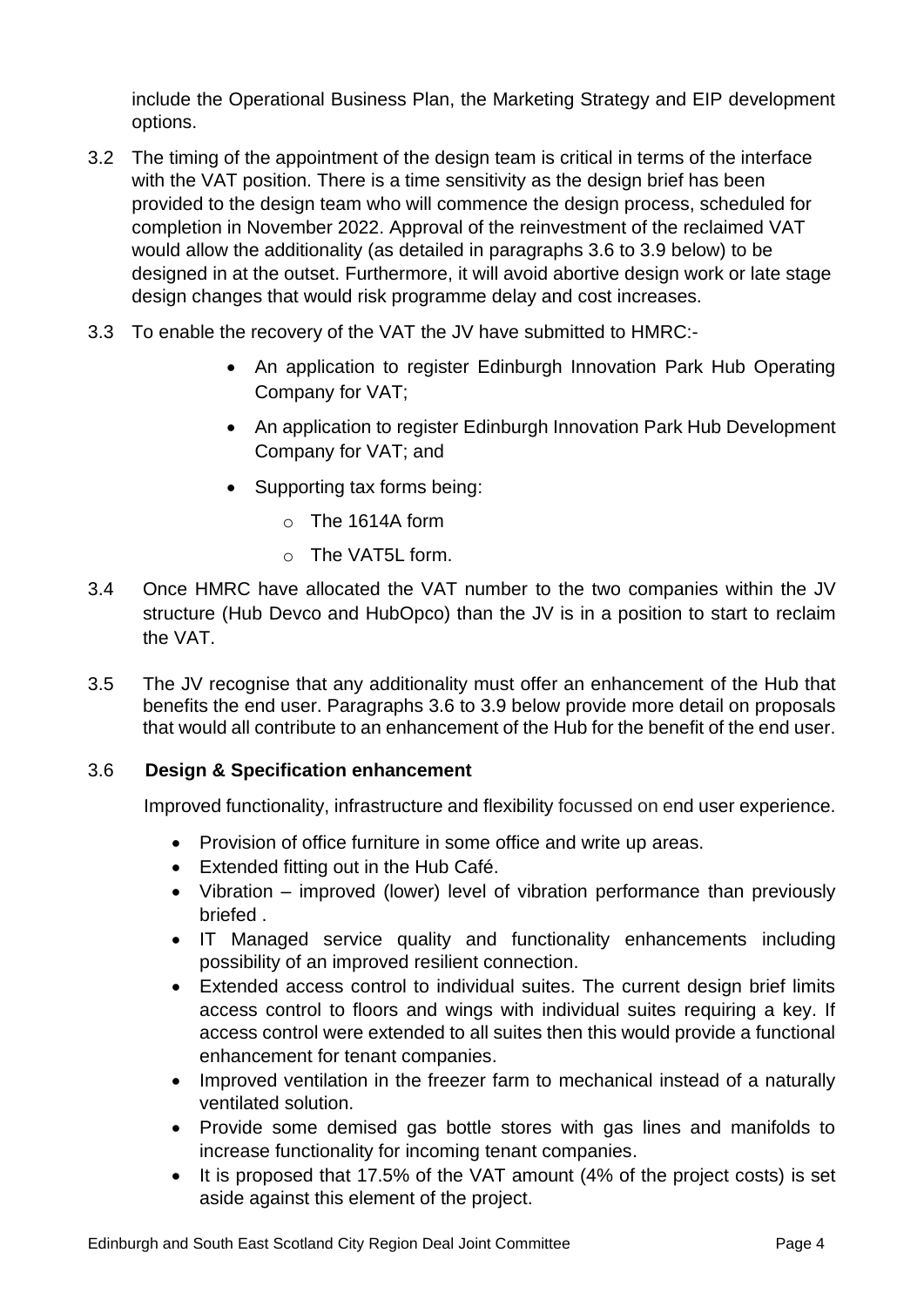#### 3.7 **Sustainability Enhancement**

Improving the sustainability performance/carbon emission impact of the project.

- Consider the whole life carbon costs of the project, including potential to deliver against net zero carbon targets in line with the Climate Change (Emissions Reduction Targets) (Scotland) Act 2019 and the Scottish City Deal carbon guidance.
- Consider elements of the Mechanical and Electrical plant and equipment installation for higher standards of energy performance and efficiency.
- Opportunity to make the metering strategy more comprehensive and higher specification in order to achieve long-term operational and financial advantages. The provision of offices and laboratories, (CL1 and CL2) mean that usage of electricity will vary very considerably between occupiers. An apportionment approach would be inequitable and therefore the metering strategy will be to ensure that all electricity used by tenant companies is recharged on an accurate and equitable basis.
- Make more robust assumptions regarding the extent to which electric car charging points are installed and are ready for use immediately following Practical Completion.
- It is proposed that 20% of the VAT amount (4% of the project costs) is set aside against this element of the project.

#### 3.8 **Inflation risk**

- The construction industry in Scotland and the UK is currently experiencing unprecedented adverse market conditions, which is leading to significant rises in tender prices for a wide range of materials. Complications resulting from the withdrawal of the UK from the European Union have exacerbated this situation and continue to impact the UK construction sector.
- Key factors contributing to the pricing increases include contractors no longer being able to absorb strong upward pressure from input costs, rising demand, logistics problems and materials and labour shortages. In particular, materials price rises are likely to be an ongoing concern due to worldwide supply issues.
- This is being reflected in recent tender returns, which have indicated an increase beyond expectation for tender prices.
- Tendering contractors are making specific reference to time periods for the supply of labour and materials, a recent change in diesel rules, the current conflict in Ukraine and potential shortages of materials from China and elsewhere.
- Specific areas of major increases include groundworks, steel (structural and steel product), metal cladding, timber, insulation and fire protection.
- When the cost for the Hub project was reviewed in January, there was an estimated £1.5 million increase to the Hub project costs, which was primarily down to increased inflationary pressures. the contingency amount of £2.8m provided a level of protection from this however this would reduce the contingency to £1.3m which would be circa 6% and therefore will be a significant challenge at this early stage of the project. Since January,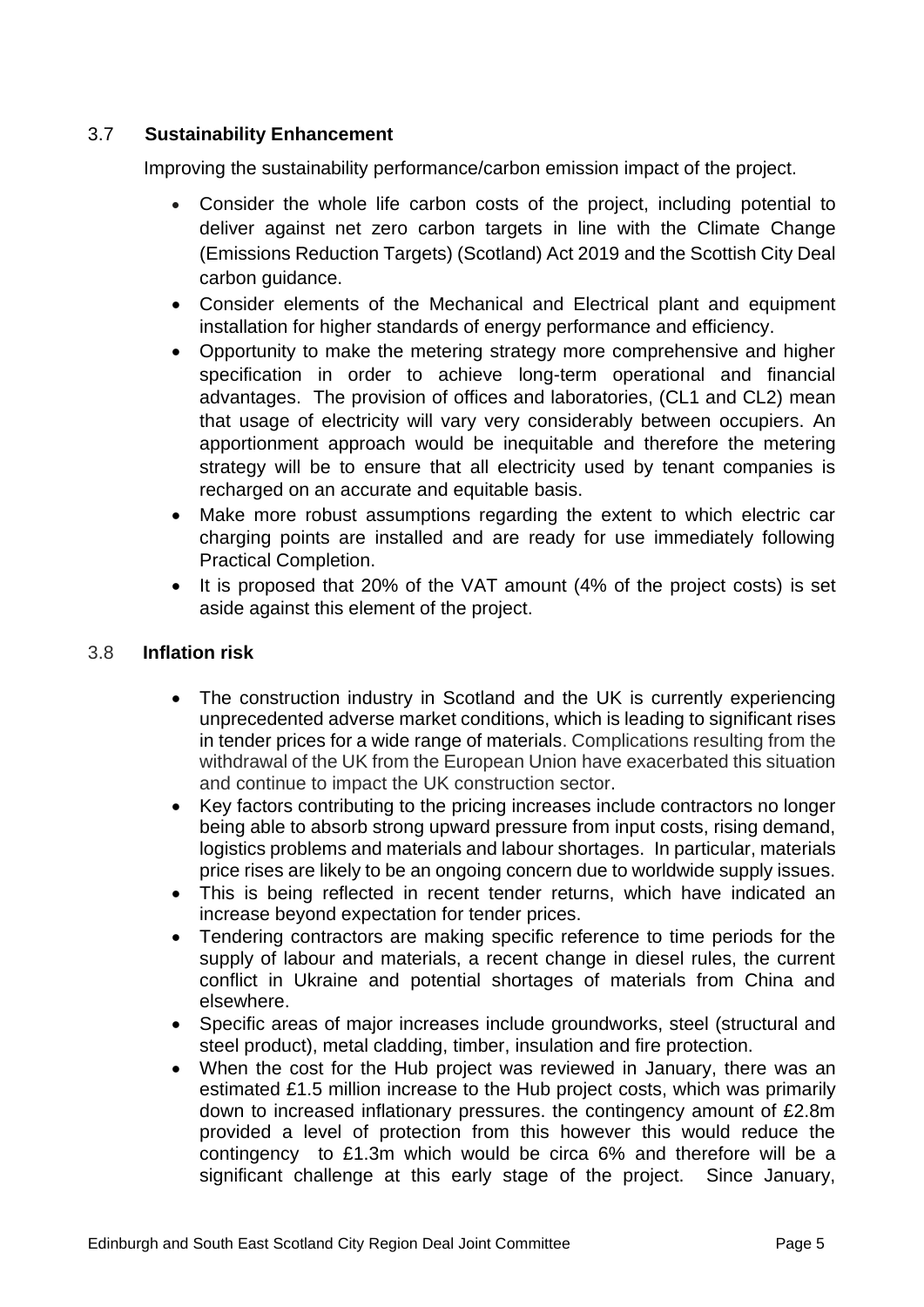inflationary pressures have continued to escalate and it is likely that the cost of the project has risen further due to market conditions.

- We have evidence that inflation can be shown to be affecting projects between 10% and 15% beyond BCIS predictions. We therefore recommend that to provide further protection to delivering the quality product set out in the brief we should set aside 62.5% of the VAT amount (12.5% of the project costs) to deal with this significant project risk.
- 3.9 To summarise, paragraphs 3.4 to 3.8 above set out a menu of possible enhancements that overall will contribute to the Hub having a greater impact, thereby being a more attractive proposition to the end-users and positively impacting the viability of the Hub. Furthermore the menu of possible enhancement will allow consideration of options to contribute to the achievement of the Climate Change (Emissions Reduction Targets) (Scotland) Act 2019 net-zero carbon target whilst offering a level of protection against construction inflation.'

## **4. Financial impact**

- 4.1 Through the approval of the FBC, East Lothian Council and Queen Margaret University secured funding of £30 million being £28.5 million from UK Government, £1.4 million from the Scottish Government
- 4.2 East Lothian Council has provided a capital contribution of £10 million (being £6 million for the construction of the Hub and £4 million for the acquisition of the land on which the Hub and wider EIP will be located).
- 4.3 Approval of the reinvestment of reclaimed VAT monies will enhance the value proposition for the end user as detailed in Paragraphs 3.4 to 3.9 above

#### **5. Alignment with Sustainable, Inclusive Growth Ambitions**

5.1 The proposals align with sustainable inclusive growth ambitions by supporting the propositions set out in Paragraph 3.8

#### **6. Background reading/external references**

- 6.1 [Edinburgh and South-East Scotland City Region Deal Document, August 2018.](https://esescityregiondeal.org.uk/s/ESESCR-Deal-Document-6-August-2018-signed-9758.pdf)
- 6.2 [Queen Margaret University Innovation Hub for Food, Drink and Health Sciences](https://democracy.edinburgh.gov.uk/documents/s34515/5.3%20-%20Queen%20Margaret%20University%20Innovation%20hub.pdf)  Business Case - [Edinburgh and South East Scotland City Region Deal Joint](https://democracy.edinburgh.gov.uk/documents/s34515/5.3%20-%20Queen%20Margaret%20University%20Innovation%20hub.pdf)  [Committee 4 June 2021](https://democracy.edinburgh.gov.uk/documents/s34515/5.3%20-%20Queen%20Margaret%20University%20Innovation%20hub.pdf)

#### **7. Appendices**

7.1 Joint Venture diagram